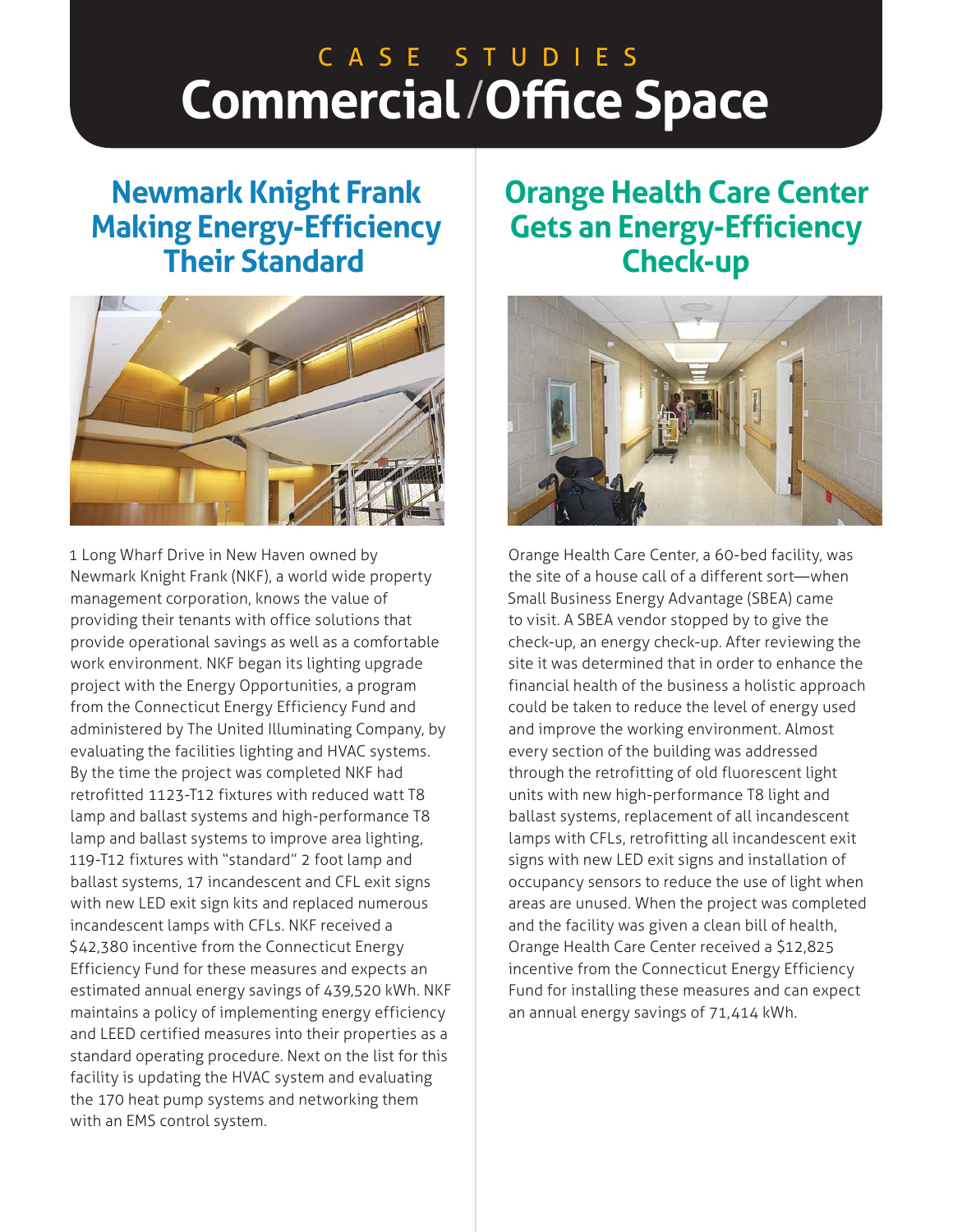Commercial office space provides a wide variety of environments demonstrating the needs of large and small business. With these spaces come a number of opportunities to employ energy-efficient solutions to maintain business sustainability and improve a business's bottom line. Through the Commercial & Industrial efficiency programs, administered by The United Illuminating Company and funded through the Connecticut Energy Efficiency Fund, businesses large and small can benefit through active participation.

| <b>Small Business</b>                 | offers financial incentives to small business owners who install energy-efficient                                                                                                                                                                                       |
|---------------------------------------|-------------------------------------------------------------------------------------------------------------------------------------------------------------------------------------------------------------------------------------------------------------------------|
| <b>Energy</b>                         | solutions in their business. This can include lighting, refrigeration controls, occupancy                                                                                                                                                                               |
| Advantage                             | sensors, timers and much more.                                                                                                                                                                                                                                          |
| <b>Energy</b><br><b>Opportunities</b> | helps commercial and industrial businesses retrofit their existing, operating, inefficient<br>equipment with high efficiency alternatives, from lighting systems with occupancy<br>sensors, to process systems. The larger your kWh savings, the larger your incentive. |
| <b>Energy</b>                         | helps commercial and industrial business owners implement energy-efficient measures                                                                                                                                                                                     |
| <b>Conscious</b>                      | into their new building at the design stage without heavy financial impact. The more you                                                                                                                                                                                |
| <b>Blueprint</b>                      | implement the more energy you save and the more your incentive.                                                                                                                                                                                                         |

### **Tips for Commercial Space**

- **1** Change incandescent lighting to high efficiency alternatives such as LED, HID, or induction lighting.
- 2 Convert T12 fluorescent lighting to high performance or low wattage T8 and T5 lighting and ballasts systems.
- 3 Install occupancy sensors to reduce lighting/energy use in work areas.
- 4 Install timer controls or photocells for exterior lighting areas.
- 5 When building or retrofitting introduce daylight harvesting in office areas to reduce lighting needs and energy use.
- 6 Consider locating work stations requiring high illumination adjacent to windows.
- 7 Install direct digital control (DDC ) energy management systems to provide centralized control (scheduling, settings, alarms, and monitoring) of the building's HVAC, lighting and process systems.
- 8 Instead of heating or cooling all night, optimize the HVAC controls by sequencing start-up and shut down times 30-60 minutes prior to start or end of the work day so that temperatures are achieved for employee arrival or closing. A smart thermostat can turn on the HVAC one hour before staff arrives. It could cut your HVAC costs up to 30%.
- **9** Purchase ENERGY STAR<sup>®</sup> office products such as computers, copiers, external power adaptors, fax machines, laptops, monitors, multifunctional devices, printers, scanners, water coolers and more.
- **In** Larger office spaces should consider Retrocommissioning or Re-commissioning the HVAC systems to optimize performance. Proper maintenance activities can save up to 30% of the fan and up to 10% space conditioning energy use.

For more information about Commercial and Industrial programs through the Connecticut Energy Efficiency Fund and administered by The United Illuminating Company visit **www.uinet.com** or call **1-877-WISE-USE**.



Connecticut **Light & Power** 



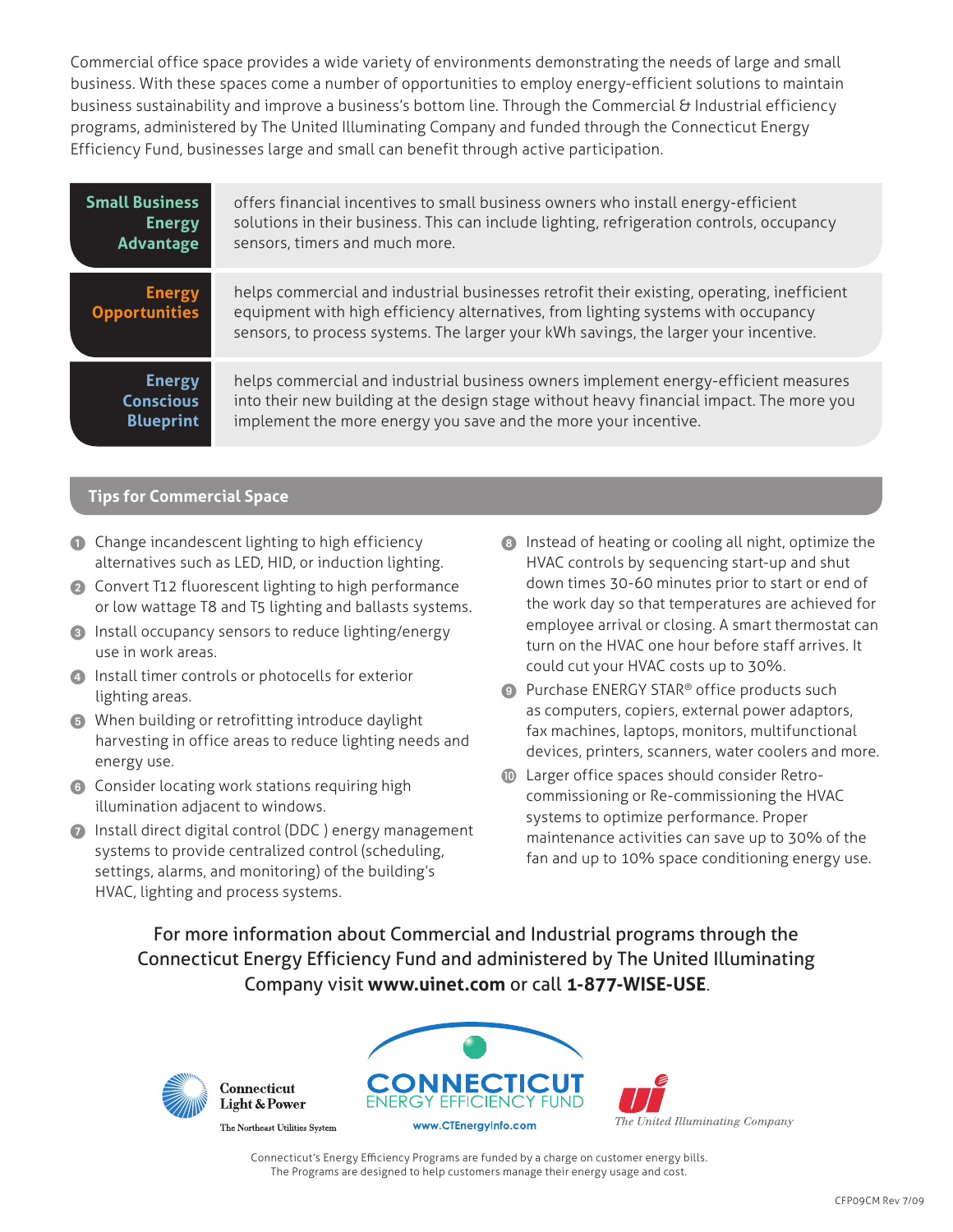# **Manufacturing Space** C A S E S T U D I E S

## **F+F Mechanical Practices What They Preach**



When entering the design phase of their new headquarters the goal F+F Mechanical, a HVAC mechanical contracting firm set was to design a building with a quality working environment, reduce energy use and solidify their position as a good corporate citizen. After learning about Energy Conscious Blueprint, a Connecticut Energy Efficiency Fund program, administered by The United Illuminating Company, F+F Mechanical committed to a project that would reflect the philosophy and practices they recommend to their customers. The design of this 50,000 square foot facility included daylight harvesting which greatly reduced overhead lighting needs. The use of high-efficiency lighting, reflective ceilings, occupancy sensors, photo sensors and timers manage lighting consumption around the clock. Climate control and HVAC systems played a major role in reducing energy use and maintaining the comfort of the facility. Through the installation of high-efficiency boilers (90%+), full direct digital control systems, variable frequency drives on all HVAC pumps and fan motors, free-cooling economizers on the air handling units, and free cooling dampers in the manufacturing areas this building really sets a standard for energy efficiency. These design aspects resulted in a \$67,000 incentive from the Connecticut Energy Efficiency Fund and annual energy savings of 164,144 kWh.

## **Anton-Bauer Sees the Whole Picture with Energy Savings Measures**



Anton-Bauer is a world wide manufacturer and provider of professional camera batteries, chargers, lighting and various key mobile powers systems for medical, military and broadcast and video production markets. When bringing their business plan into focus it became obvious to the folks at Anton-Bauer that energy efficiency would have a definite effect on their bottom line. After a facility review from a Small Business Energy Advantage program representative from the United Illuminating Company it was clear that some changes would provide noticeable results. Through the program the following measures were implemented: updating standard fluorescent lighting with high performance lamps and ballasts throughout the facility, reducing lamps with the use of reflectors, replacing metal halide lights with heavy duty industrial fluorescents, replacing 150 watt Halogen lighting with 32 watt LED and installing motion sensors in most areas. These measures provided Anton-Bauer with a \$12,991 incentive from the Connecticut Energy Efficiency Fund and an annual energy savings of 95,685 kWh.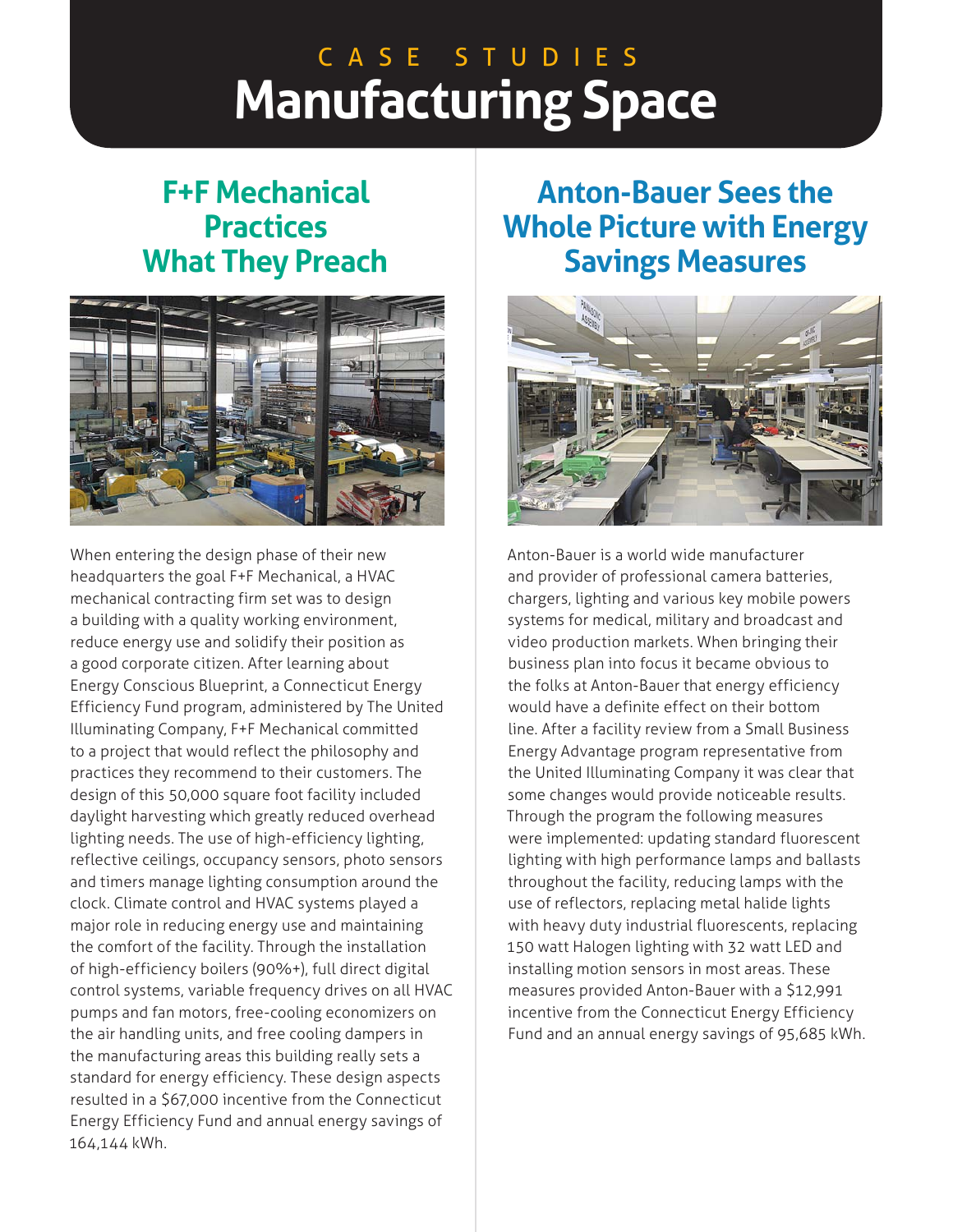Manufacturing space requires custom solutions to meet the demands for competitive operations and site management. With those spaces come a number of opportunities to employ energy-efficient solutions to maintain business sustainability and improve a businesses bottom line. Through the Commercial & Industrial efficiency programs, administered by The United Illuminating Company and funded through the Connecticut Energy Efficiency Fund, businesses large and small can benefit through active participation.

| <b>Small Business</b>                 | offers financial incentives to small business owners who install energy-efficient                                                                                                                                                                                       |
|---------------------------------------|-------------------------------------------------------------------------------------------------------------------------------------------------------------------------------------------------------------------------------------------------------------------------|
| <b>Energy</b>                         | solutions in their business. This can include lighting, refrigeration controls, occupancy                                                                                                                                                                               |
| Advantage                             | sensors, timers and much more.                                                                                                                                                                                                                                          |
| <b>Energy</b><br><b>Opportunities</b> | helps commercial and industrial businesses retrofit their existing, operating, inefficient<br>equipment with high efficiency alternatives, from lighting systems with occupancy<br>sensors, to process systems. The larger your kWh savings, the larger your incentive. |
| <b>Energy</b>                         | helps commercial and industrial business owners implement energy-efficient measures                                                                                                                                                                                     |
| <b>Conscious</b>                      | into their new building at the design stage without heavy financial impact. The more you                                                                                                                                                                                |
| <b>Blueprint</b>                      | implement the more energy you save and the more your incentive.                                                                                                                                                                                                         |

### **Tips for Manufacturing Space**

- **1** When building or retrofitting introduce daylight harvesting in manufacturing and office areas to reduce lighting needs and energy use.
- 2 Turn-off lights where natural lighting is sufficient.
- 3 Convert T12 fluorescent lighting to high performance or low wattage T8 and T5 lighting and ballasts systems.
- 4 Install high efficiency LED exit signs.
- 5 Have all systems maintained on a regular basis ensuring the most efficient operations.
- 6 Assure the compressed air system is shut down when the plant systems are not being used (i.e. nights and weekends). Use smaller dedicated compressors to serve minimal after hour needs. Repair air leaks and develop a regular maintenance program. These actions can save up to 20% of the compressed air system's energy.
- **7** Repair steam and condensate leaks and return condensate to the boiler. In a perfect system, all condensate could be returned to the boiler for reuse in steam generation.
- 8 Install direct digital control (DDC ) energy management systems to provide centralized control (scheduling, settings, alarms, and monitoring) of the building's HVAC, lighting and process systems.
- 9 Optimize start-up and shut-down times and equipment sequencing. Adjust starting time (30-60 minutes prior) so that temps are achieved for employee arrival. A smart thermostat can turn on the HVAC one hour before staff arrives. It could cut your HVAC costs up to 30%. To ensure efficiency proper staging and sequencing of boilers, chillers, and air-handling units is critical.
- **ID** Benchmark energy consumption in your facility and develop an operations and maintenance program based on best practices. The benefits of good maintenance far outweigh the costs and efforts involved. Good maintenance can save time, reduce operating costs, and improve plant manufacturing efficiency and product quality.

For more information about Commercial and Industrial programs through the Connecticut Energy Efficiency Fund and administered by The United Illuminating Company visit **www.uinet.com** or call **1-877-WISE-USE**.



**Connecticut Light & Power** 



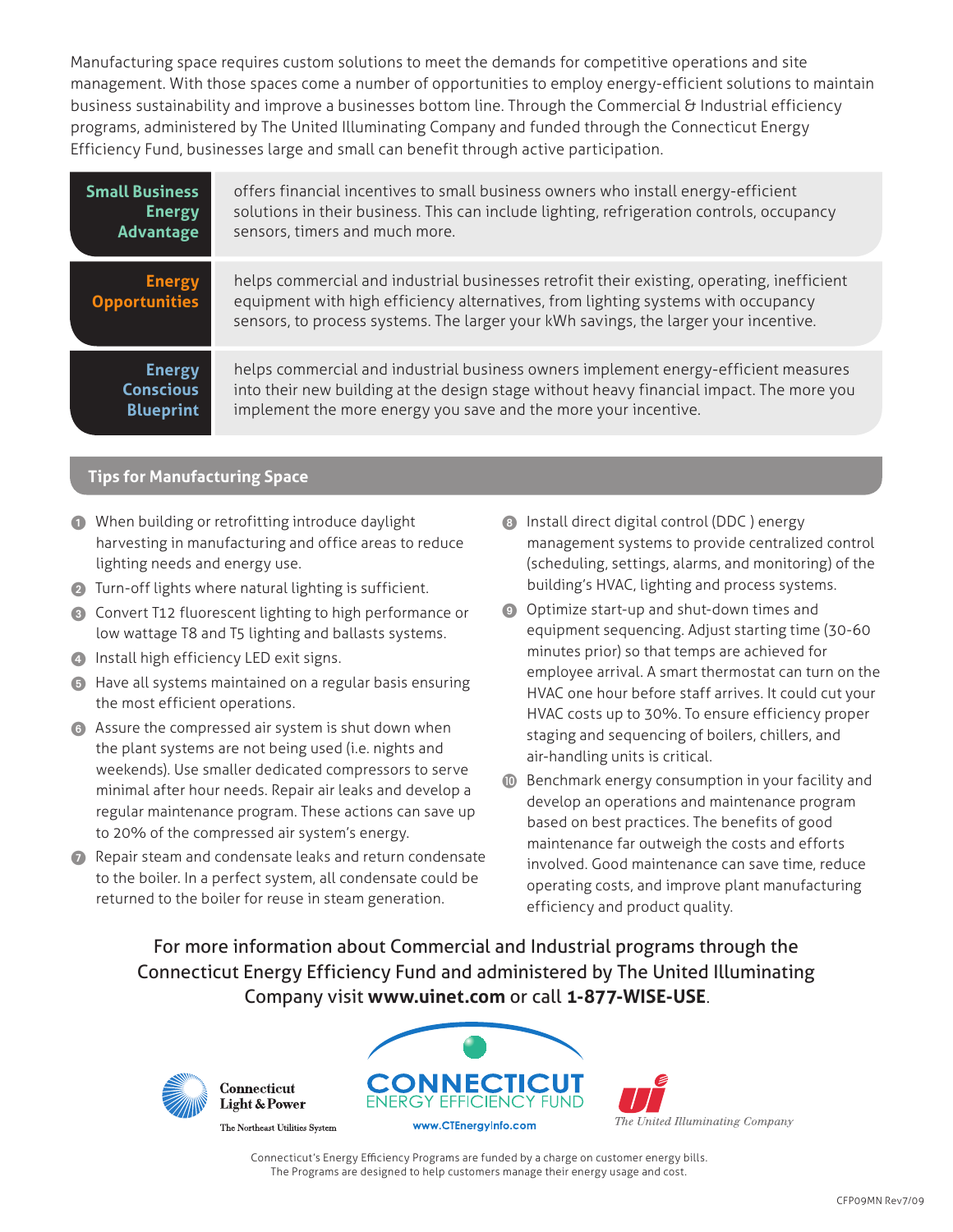# **Retail Space** & **Energy Efficiency** C A S E S T U D I E S

## **Energy Efficiency at Big Y Includes New Design and Retrofit**



The Stratford, North Branford and North Haven stores are the locations of this supermarket chain's implementation of energy-efficient measures. Through the Connecticut Energy Efficiency Fund's Energy Conscious Blueprint (ECB) and Energy Opportunities (EO) programs, administered by The United Illuminating Company—Big Y has made a difference that can be seen on their bottom line and in the environment. This year long project at the three store locations, included the North Haven retrofit of ceiling lights, refrigerated case lights in the frozen food sections and installation of night curtains in the dairy and fresh foods sections through EO. The retrofit measures resulted in an incentive of \$121,378 with annual energy savings of 356,544 kWh. At their new stores in Stratford and North Branford measures included refrigeration controls, evaporator fan controls, condensers, high efficiency motors, variable frequency-drives controls on motors, energy-efficient air conditioning systems, T8 ceiling lighting, LED lighting in refrigeration units and the installation of night covers for refrigeration cases. The new construction measures resulted in an incentive of \$112,364 and 795,795 kWh annual energy savings in Stratford and an incentive of \$110,915 and 787,353 kWh annual energy savings in North Branford.

## **Wine Merchants Maintain Quality through Energy Efficiency**



73 State Street in North Haven is the site of Wine Merchants, a full service wine and spirits retailer, providing "the everyday, to the hard to find" for their customers. Quality and value are important to the folks at Wine Merchants, so it was easy for them to understand how energy efficiency could improve their bottom line while maintaining quality. A complete audit was done on the facility to access what improvements could be made to maintain quality and reduce energy costs. At the conclusion of the project, there was a complete replacement of standard fluorescent lighting with high-performance T8 lamp and ballast systems, replacement of all incandescent bulbs with compact fluorescent light bulbs, upgrades of all standard refrigeration motors with electronically commutated motors (ECMs), installation of refrigeration door heater controls and refrigeration evaporator fan controls and replacement of fluorescent refrigeration door lights with LED lighting. The results were twofold, providing an increase of product quality and appearance while reaching the end goal of energy efficiency. These measures provided Wine Merchants with an \$8,633 incentive from the Connecticut Energy Efficiency Fund and an annual energy savings of 30,813 kWh.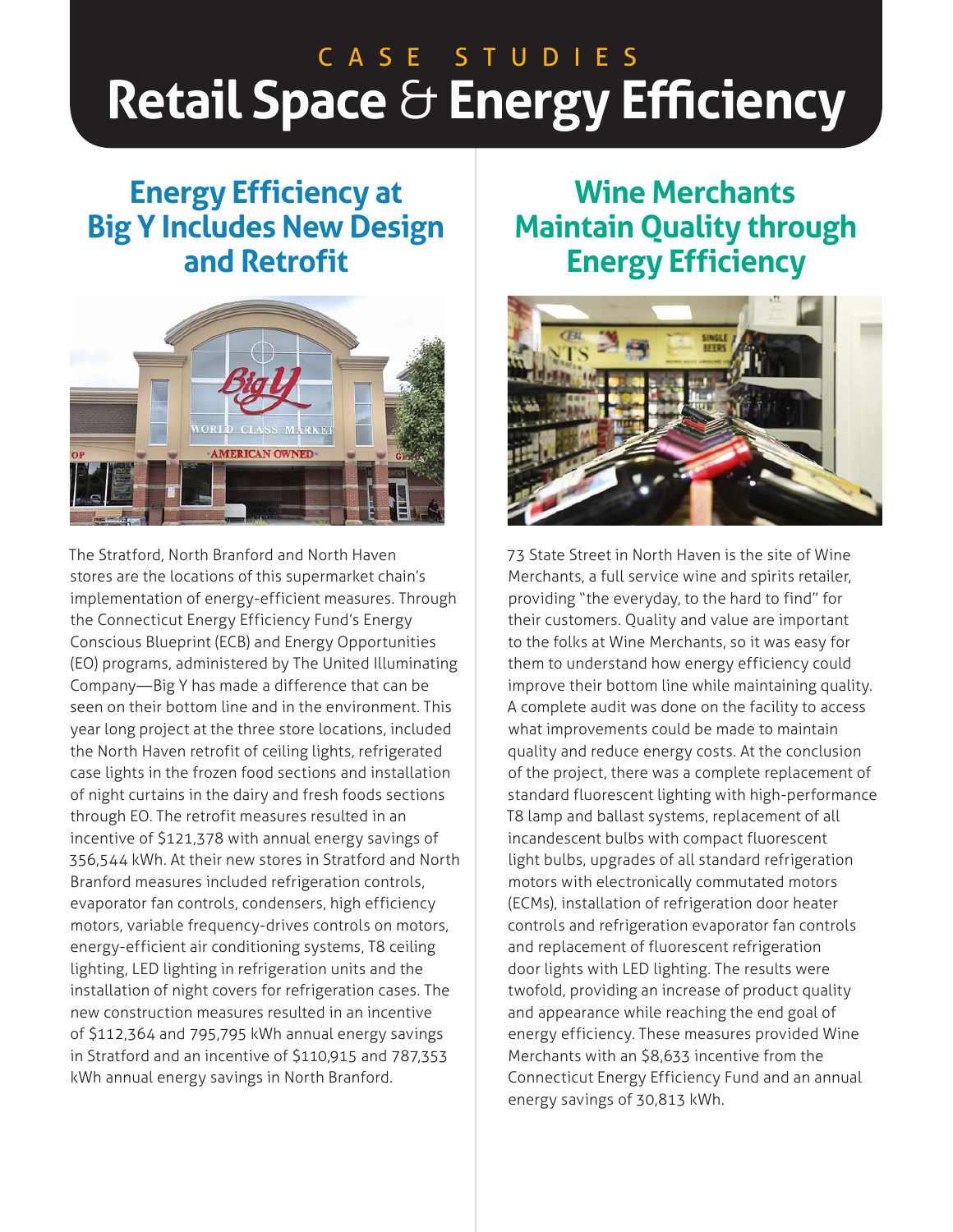Retail space can provide challenges to showcase product, sell merchandise, carry necessary stock, ensure quality and so on. Many of these challenges provide an excellent opportunity to employ energy-efficient solutions to maintain business sustainability and improve a business' bottom line. Through the Commercial & Industrial efficiency programs, administered by The United Illuminating Company and funded through the Connecticut Energy Efficiency Fund, businesses large and small can benefit through active participation.

| <b>Small Business</b>                 | offers financial incentives to small business owners who install energy-efficient                                                                                                                                                                                       |
|---------------------------------------|-------------------------------------------------------------------------------------------------------------------------------------------------------------------------------------------------------------------------------------------------------------------------|
| <b>Energy</b>                         | solutions in their business. This can include lighting, refrigeration controls, occupancy                                                                                                                                                                               |
| Advantage                             | sensors, timers and much more.                                                                                                                                                                                                                                          |
| <b>Energy</b><br><b>Opportunities</b> | helps commercial and industrial businesses retrofit their existing, operating, inefficient<br>equipment with high efficiency alternatives, from lighting systems with occupancy<br>sensors, to process systems. The larger your kWh savings, the larger your incentive. |
| <b>Energy</b>                         | helps commercial and industrial business owners implement energy-efficient measures                                                                                                                                                                                     |
| <b>Conscious</b>                      | into their new building at the design stage without heavy financial impact. The more you                                                                                                                                                                                |
| <b>Blueprint</b>                      | implement the more energy you save and the more your incentive.                                                                                                                                                                                                         |

### **Tips for Retail Space**

- **1** Convert T12 fluorescent lighting to high performance or low wattage T8 and T5 lighting and ballasts systems.
- 2 Retrofit with high efficiency LED exit signs.
- 3 Install timer controls or photocells for exterior lighting areas.
- 4 Turn-off lights where natural lighting is sufficient.
- 5 Keep skylights and windows clean.
- 6 Instead of heating or cooling all night, optimize the HVAC controls by sequencing start-up and shut down times 30-60 minutes prior to the start or end of the work day so that temperatures are achieved for employee arrival or closing. A smart thermostat can turn on the HVAC one hour before staff arrives. It could cut your HVAC costs up to 30%.
- 7 Perform regular maintenance tune-ups on cooling equipment. Regularly clean condenser coils, change belts and filters and fix duct leaks. Check for proper economizer operation and adequate refrigerant levels. Maintenance activities can save up to 30% of fan and up to 10% of space conditioning energy use.
- 8 Replace internal case and shelf lighting with LED lighting to reduce refrigeration and lighting energy use or turn case lighting off at night when not needed.
- 9 Install refrigeration controls to reduce energy use at night when temps are lower. In addition, installing night shades to open faced coolers can reduce energy use.
- $\bullet$  Adopt a procurement policy as part of your overall successful energy management strategy.

For more information about Commercial and Industrial programs through the Connecticut Energy Efficiency Fund and administered by The United Illuminating Company visit **www.uinet.com** or call **1-877-WISE-USE**.



Connecticut **Light & Power** 



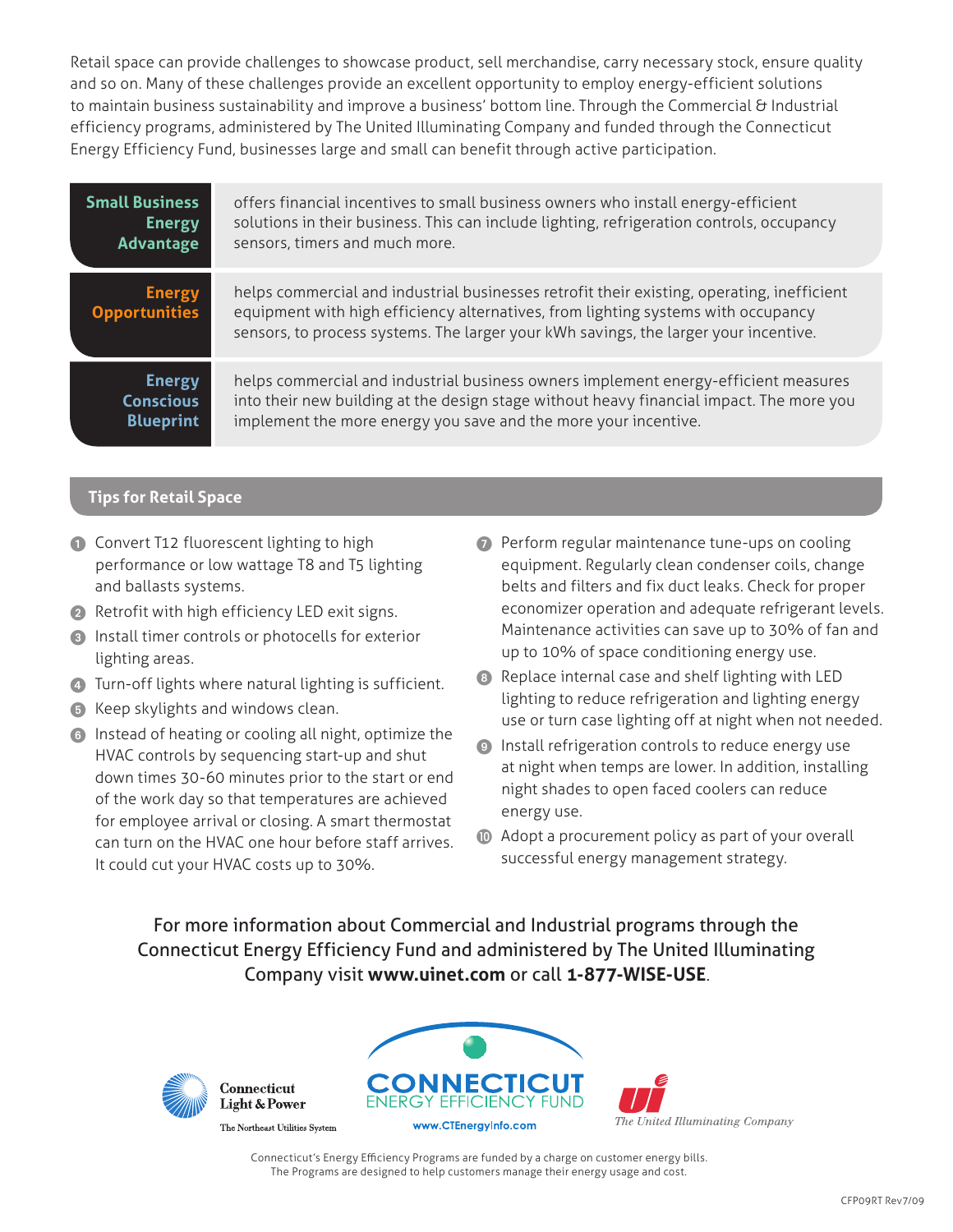## **Warehouse Space** C A S E S T U D I E S

## **DeGrand Builds Efficiency into Warehousing Space**



430 Island Lane in West Haven is the site of DeGrand & Sons, Inc, an off-site warehouse storage facility for building materials, electronics, computer hardware and recycling services. When adding additional warehouse space to the existing facility, security and safety were a top priority to their client base and DeGrand & Sons needed a way to accomplish this in the most cost effective manner. DeGrand & Sons began its lighting project with the Connecticut Energy Efficiency Fund's Energy Conscious Blueprint program and administered by The United Illuminating Company. Last year they installed T5 high output (H.O.) high bay warehouse fixtures and lamps containing 6 H.O. lamps and 2 ballasts in each fixture, and motion sensors on each fixture to reduce lighting usage to only those times when customers or service providers were on-site. The results were a well lit area and an energy-efficient solution. DeGrand & Sons, Inc. received \$6,370 from the Connecticut Energy Efficiency Fund for these measures and expects an estimated annual energy savings of 101,308 kWh.

## **A Warehousing Habitat Illuminated by Efficiency**



Habitat for Humanity of Coastal Fairfield County ReStore is a resale facility that accepts donations of new and used building materials, furniture and appliances and sells them to the public to help aid in its mission. And since Habitat for Humanity is a not-for-profit providing affordable homes for low-income families – reaching their goals is always a budget driven process. After contacting a vendor about the Small Business Energy Advantage program and evaluating the facility it was determined that significant cost savings could be achieved with a lighting retrofit. The whole warehouse area was retrofitted with new high-performance T8 light and ballast systems throughout. Additionally, bi-level switching was installed to control the number of fixtures operating at any given time—thus providing the ability to manual control energy use. When the project was completed, Habitat for Humanity received a \$3,357 incentive from the Connecticut Energy Efficiency Fund for installing these measures and can expect an annual energy savings of 18,860 kWh.